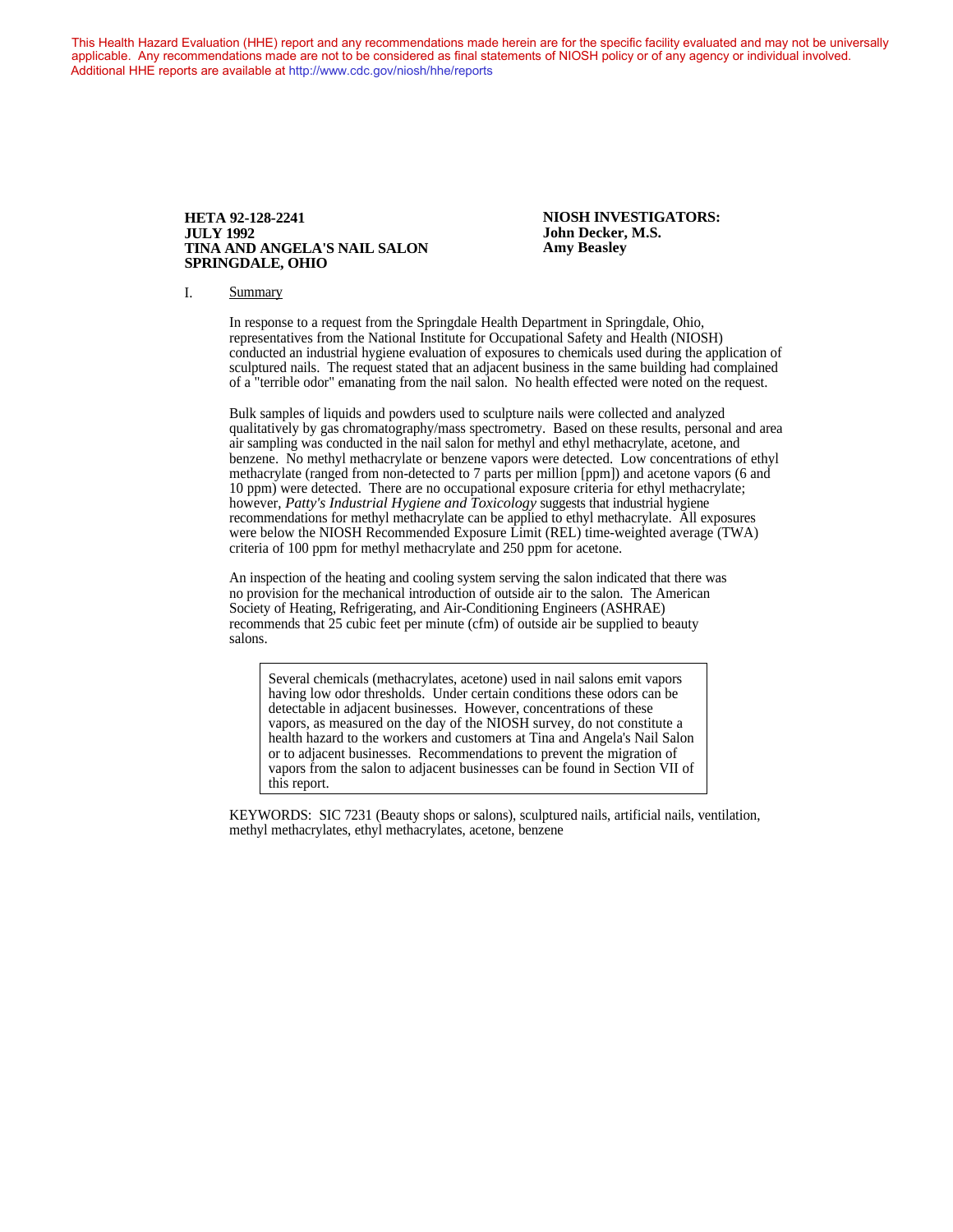# **Page 2 - Health Hazard Evaluation Report No. 92-128**

## II. Introduction

On January 31, 1992, the National Institute for Occupational Safety and Health (NIOSH) received a request from the Springdale, Ohio Health Department to evaluate exposures to chemicals used during the application of artificial sculptured nails. The request stated that another business in the same building had complained of a "terrible odor" emanating from the nail salon. In response to the request, NIOSH investigators conducted site visits on February 11, 1992, February 24, 1992, and April 14, 1992. No health effects were noted on the request.

### III. Process Description

One or two nail manicurists work in Tina and Angela's Nail Salon at any given time, and approximately five to twelve sets of nails may be completed on a typical day. A full set of nails may take up to an hour or more to complete. In many cases, the customer may only request a polishing and "touch-up," or repair of one or two nails. These procedures take considerably less time.

Before a sculptured nail can be applied, old color coats are removed and the natural nail surface is filed to create a rougher surface for better adhesion of the new nail. The natural nail surface is then sanitized with isopropanol, and an acrylic primer is applied, which also promotes better adhesion.

A removable form is then attached to the fingernail, over which the sculptured nail is formed. The nail is formed entirely with a small brush applicator, which is dipped first into a liquid monomer, then dipped into a powder polymer containing a peroxide accelerator. The nail technician then forms the nail into the general shape before curing (hardening) takes place.

Further refined shaping takes place after curing by filing. The nail is strengthened with thin fiberglass fabric. Cuticle oil is usually applied, and the nail is buffed. A base coat of primer is applied, followed by one or two color coats and a clear protective coat.

The nail manicurist sits on one side of a small table opposite the customer. Nail sculpturing is performed approximately 1 to 2 feet below the sculptor's breathing zone. During this time, both the manicurist and customer are exposed to any organic vapors and methacrylate dust generated from filing. The manicurist keeps the containers of nail liquid (about 30 ml) covered as much as possible.

Tina and Angela's Nail salon is located in a single story brick building along with several other businesses. It is heated by a baseboard heating system located along one of the walls. An air conditioner has been installed in the south wall of the salon (it does not have an outside air intake). The salon does not have a mechanical ventilation system, and the windows in the salon can not be opened. Fire walls reportedly separate the nail salon from other businesses (there was no common ceiling plenum).

The salon uses an Environmental Air System® recirculating floor unit to "filter" vapors in the air (it was not known when the carbon bed had last been changed). The flow rate through the unit was unknown.

# IV. Industrial Hygiene Investigation

A. *Bulk Sample Collection*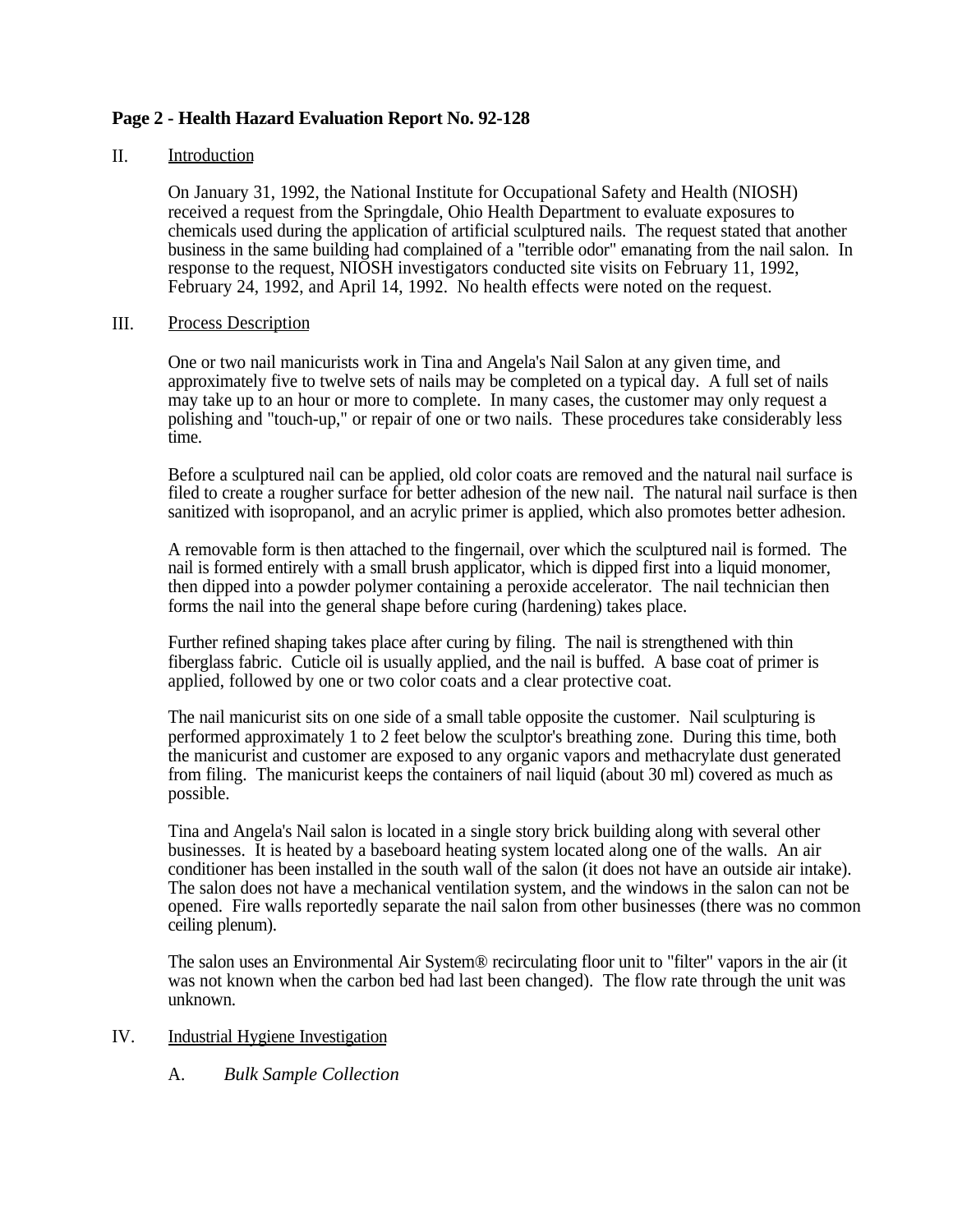## **Page 3 - Health Hazard Evaluation Report No. 92-128**

Bulk samples of Alpha 9® liquid, NSI Nail® liquid, Alpha 9 Laser Bond Resin®, and NSI powder® were collected on February 24, 1992. These bulk samples were analyzed qualitatively by gas chromatography/mass spectrometry (GC/MS). This analytical technique allows many components of chemical mixtures to be individually identified. The liquid bulk samples were analyzed directly without any sample preparation. The bulk powder was extracted with carbon disulfide, which was then analyzed. All analyses were performed using a 30 meter DB-1 capillary column. The Material Safety Data Sheets (MSDS) were also available.

## B. *Air Sampling Methodology*

Although Tina and Angela's Nail Salon employees and customers had not complained of health problems, they agreed to cooperate with the investigation by allowing NIOSH investigators to collect personal and area samples while nail sculpturing was performed. Some of the occupants of adjacent businesses reported detecting transient nail salon odors. Air sampling was not conducted in the adjacent businesses, because no nail salon odors were noted during our visit (one business was closed, so the level of odor there could not be determined).

Air sampling for methyl and ethyl methacrylate was performed according the NIOSH method 2537.<sup>1</sup> The methacrylate air samples were collected with XAD-2 solid sorbent tubes (SKC #226-30-06) using low flow Gilian air sampling pumps at flow rates of 20 to 100 milliliters per minute (ml/min). Following sampling, the sorbent tubes were stored on dry ice until analysis. In the laboratory, the samples were desorbed in 1.0 milliliter (ml) carbon disulfide (contained 1.0 microliter benzene as an internal standard) and analyzed in a gas chromatograph using a flame ionization detector (FID).

One full-shift personal sample was collected from the only nail manicurist working on the day of the NIOSH visit (there were five customers over the course of the day). Additionally, one full-shift area sample and eight short-term area samples were collected on the table where the nail sculpturing was performed. The area samples were located as close as possible (12 to 20 inches) to the work of the manicurist.

Air sampling for acetone and benzene was performed according to NIOSH method 1300 with modifications.<sup>1</sup> Two full-shift area samples were collected near the table where the nail sculpturing was conducted. The samples were collected on coconut charcoal tubes (SKC #226-01) at a flow rate of 100 ml/min using low flow Gilian air pumps. The samples were desorbed in 1.0 ml carbon disulfide (contained 1.0 microliter n-hexane as an internal standard) and analyzed in a gas chromatograph using a FID.

### V. Evaluation Criteria

The primary sources of environmental evaluation criteria for the workplace are the following: 1) NIOSH Recommended Exposure Limits (RELs), 2) the Occupational Safety and Health (OSHA) Permissible Exposure Limits (PELs), and 3) the American Conference of Governmental Industrial Hygienists (ACGIH) Threshold Limit Values (TLVs).<sup>2,3,4</sup> The OSHA standards may be required to take into account the feasibility of controlling exposures in various industries where the agents are used; the NIOSH RELs, by contrast, are based primarily on concerns relating to the prevention of occupational disease.

A time-weighted average (TWA) exposure refers to the average airborne concentration of a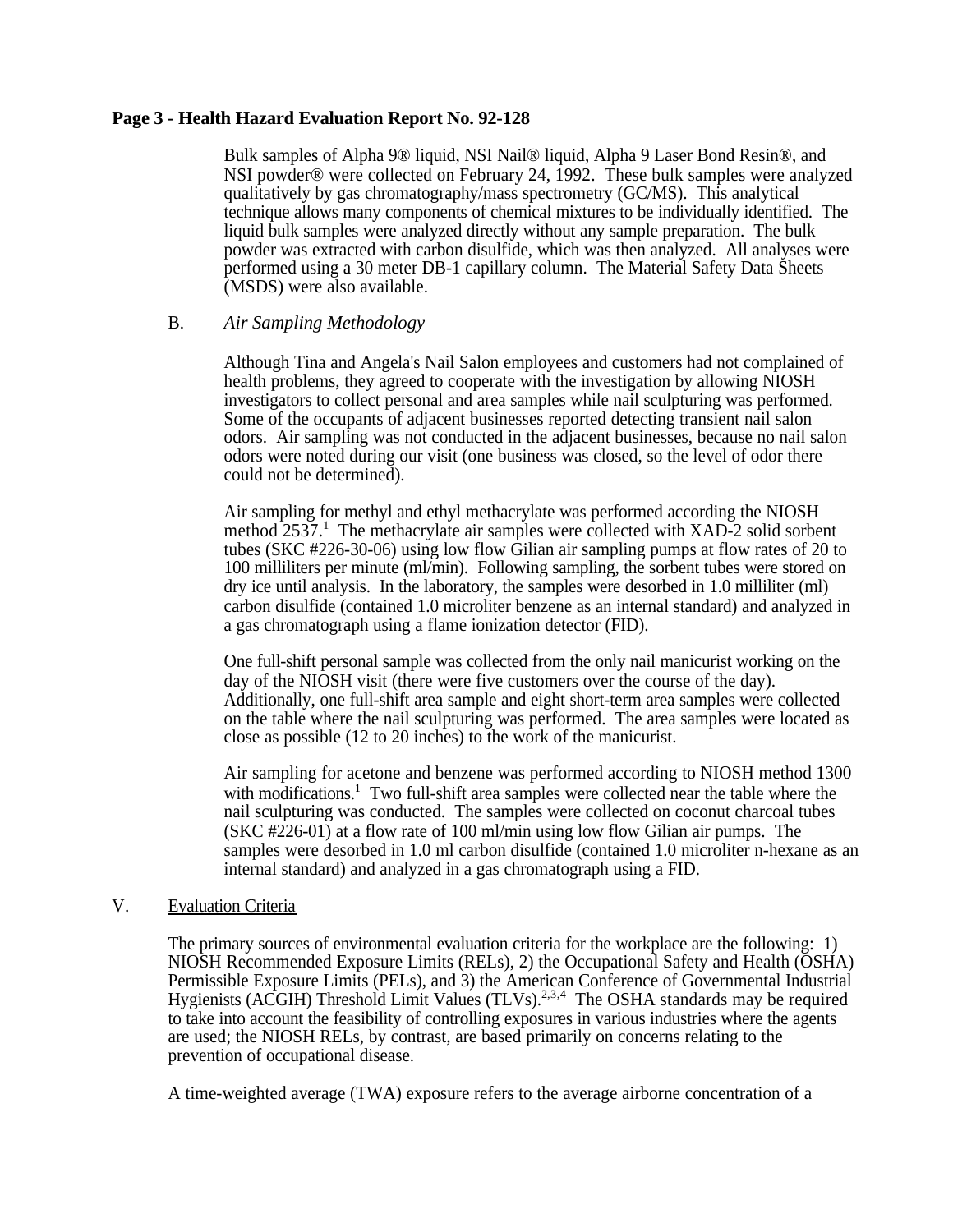## **Page 4 - Health Hazard Evaluation Report No. 92-128**

substance over the course of a normal 8- to 10-hour workday. Some substances have a shortterm exposure limit (STEL) or ceiling (C) values where there are recognized toxic effects from high short-term exposures. Environmental evaluation criteria are intended to protect workers continually exposed up to 40 hours/week for a working lifetime without experiencing adverse health effects.

Not all workers will be protected from adverse effects even if their exposures are maintained below the evaluation criterion. A small fraction may experience health effects as a result of individual susceptibility, a medical condition, or hypersensitivity (allergy). In addition, some substances may act in combination with other workplace exposures to produce health effects, even if the occupational exposures are controlled to a limit set by the evaluation criteria. Some substances are absorbed by direct contact with the skin and mucous membranes, and thus potentially increase the overall exposure. Inadvertent oral ingestion can occur occasionally. Finally, evaluation criteria may change over the years as new information on the toxic effects of an agent become available. In evaluating the exposure levels and the recommendations found in this report, it should be noted that industry is legally required to meet those limits specified by an OSHA PEL.

#### A. *Methacrylates*

Although methyl methacrylate was banned by the U.S. Food and Drug Administration (FDA) in 1974 for use in all nail products, there are still many nail products that contain this chemical.5,6,7,8 Methyl methacrylate was banned because it caused severe irritation (including dystrophy of the nails) and allergic contact dermatitis in both manicurists and customers. Many manufacturers of artificial nail products have substituted ethyl or n-butyl methacrylate as the main component.<sup>9</sup> However, these methacrylates have also been associated with allergic contact dermatitis.<sup>10</sup>

Overexposure to methyl methacrylate vapor may cause irritation of the nose, throat, and eyes. The exposure limit was established to prevent complaints of eye and upper respiratory tract irritation, which have been noted at concentrations of  $170 - 250$  ppm.<sup>11</sup> High concentrations may cause central nervous system depression and unconsciousness.<sup>12</sup> Contact with the skin can cause dermatitis. Headaches and pain in the extremities have been reported from exposure to the vapor. In addition, handlers of methyl methacrylatecontaining cement have developed parathesias in the fingers. The NIOSH REL for methyl methacrylate is 100 ppm as a TWA up to 10 hours per day.<sup>2</sup> The OSHA PEL and ACGIH TLV for methyl methacrylate vapor is 100 ppm as an 8-hour TWA.3,4

There are no occupational criteria for ethyl methacrylate. However, there is evidence that ethyl methacrylate is toxicologically similar to methyl methacrylate.9,13 *Patty's Industrial Hygiene and Toxicology* suggests that industrial hygiene recommendations for methyl methacrylate can also be applied to the ethyl homologue.<sup>14</sup> Both methyl and ethyl methacrylate are highly flammable. The odor threshold for methyl methacrylate is approximately  $0.2$  ppm.<sup>15</sup>

### B. *Acetone*

Exposure to acetone can cause irritation of the eyes, nose, and throat. Repeated skin contact can cause dermatitis. At high concentrations, acetone can cause narcosis and central nervous system (CNS) depression. Acetone is highly flammable and volatile.<sup>11,16</sup>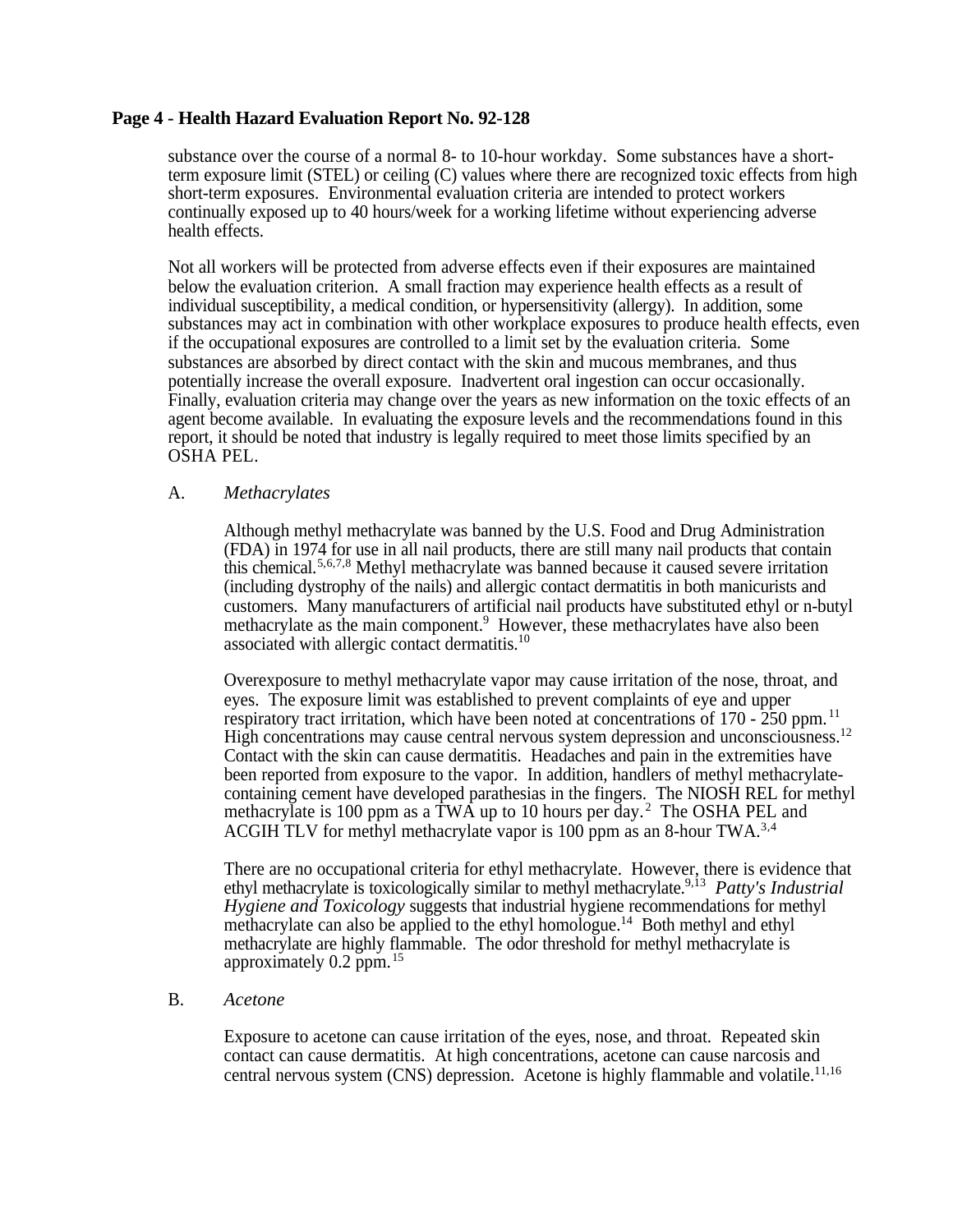## **Page 5 - Health Hazard Evaluation Report No. 92-128**

The NIOSH REL for acetone is 250 ppm as a TWA up to 10 hours per day.<sup>2</sup> The OSHA final rule limits and ACGIH TLV are 750 ppm as an 8-hour TWA, and 1000 ppm as a STEL.<sup>3,4</sup> The odor threshold for acetone is approximately 2 ppm.

### C. *Benzene*

In rats, chronic inhalation or oral administration of benzene produced cancers of the liver, mouth and Zymbal gland. Subchronic inhalation of benzene by rats produced decreased white blood cell counts and decreased bone marrow cell activity. In humans, chronic exposure to benzene has produced irreversible injury to the blood-forming organs;<sup>12</sup> case reports and epidemiologic studies indicate a leukemogenic effect in humans.<sup>17</sup> Acute exposures to higher concentrations of benzene can cause irritation of the mucous membranes and CNS effects.<sup>11</sup>

NIOSH considers benzene a potential occupational carcinogen. The NIOSH REL for benzene is 0.1 ppm as an 8-hour TWA with a 1 ppm ceiling.<sup>2</sup> The ACGIH considers benzene a "suspected human carcinogen" and has established a TLV of 10 ppm as an 8 hour TWA (no STEL); however, it has proposed changing the designation to "confirmed human carcinogen" and lowering the TLV to 0.1 ppm. The OSHA PEL is 1 ppm as an 8hour TWA with a 5 ppm STEL. $3,4$ 

## D. *Ventilation*

The American Society of Heating, Refrigerating and Air-Conditioning Engineers, Inc. (ASHRAE) has published recommended building ventilation design criteria for different types of commercial facilities, including beauty shops. ASHRAE Standard 62-1989, "Ventilation for Acceptable Indoor Air Quality,"<sup>18</sup> recommends outdoor air supply rates of 25 cubic feet per minute per person (cfm/person) for beauty shops. ASHRAE also recommends controlling emission sources. Due to the volatility of the chemicals used in a salon, the nail operation would probably be a significant emission source.

### VI. Results and Discussion

### A. *Bulk Samples*

The major component of the bulk samples (NSI® and Alpha-9® nail liquids) was ethyl methacrylate; a dimethyl toluidine isomer and traces (less than 0.5%) of methyl methacrylate were also detected.

The Alpha-9® Laser Bond Resin consisted primarily of methacrylic acid. Small amounts of an unknown aromatic nitrogen compound and octabenzone were also detected.

According to the Material Safety Data Sheet (MSDS), the NSI nail powder contains methyl and ethyl methacrylate polymer, benzoyl peroxide, and titanium dioxide. The carbon disulfide extract of the powder, analyzed by GC/MS, indicated numerous compounds, with ethyl methacrylate as a major component. Other substances which were analyzed included benzene, methyl methacrylate, benzoic acid, biphenyl, various unidentified aliphatic esters, diethyl phthalate, benzenethiol, diphenyl sulfide, and phenyl benzoate. The presence of benzene is likely an artifact produced during the GC/MS analysis. This was confirmed by air samples which were analyzed for benzene (see discussion below).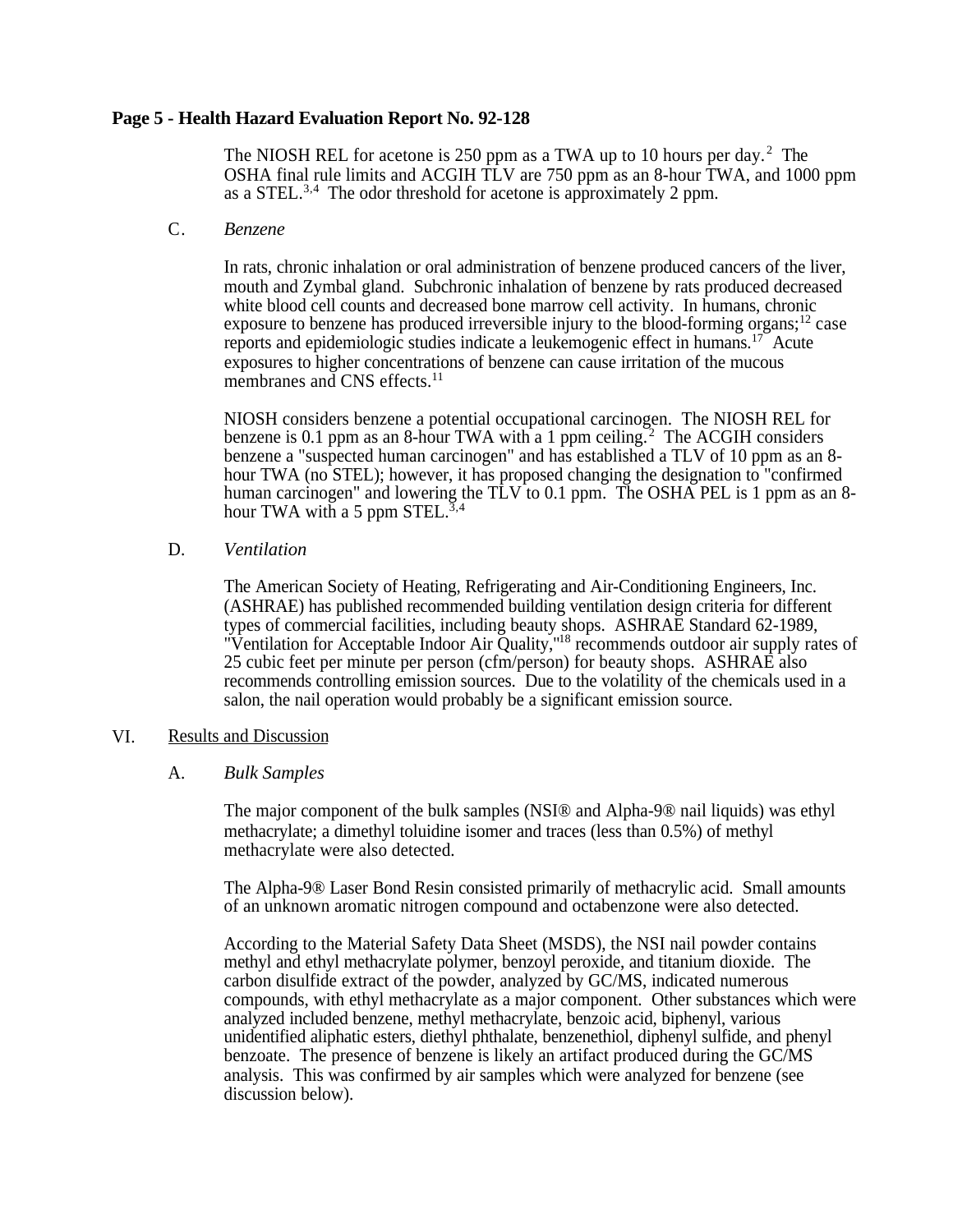# **Page 6 - Health Hazard Evaluation Report No. 92-128**

#### B. *Ethyl and methyl methacrylate*

All air samples for methyl methacrylate vapor were non-detected. The limit of detection (LOD) and limit of quantitation (LOQ) were 0.02 and 0.065 mg/sample, respectively. Based on the volume of air sampled, this equates to a LOD ranging from approximately 0.8 to 3.6 ppm methyl methacrylate.

For ethyl methacrylate, the full-shift personal sample and five of the nine area samples were below the LOD (see Table 1). Three area samples were between the LOD and the limit of quantitation (LOQ), and only one area sample was above the LOQ at a concentration of 7 ppm ethyl methacrylate.

### C. *Acetone*

The two area air samples had low levels of acetone (10 and 6 ppm). These concentrations of acetone were well below all of the evaluation criteria (250 ppm TWA - NIOSH, 750 ppm - ACGIH and OSHA). The LOD and LOQ for acetone were 0.01 and 0.033 mg/sample, respectively.

#### D. *Benzene*

No benzene vapor was detected on the two area samples. The LOD and LOQ were 0.001 and 0.0033 mg/sample, respectively. Based on the volume of air sampled, this equates to a LOD of approximately 0.01 ppm.

#### VII. Recommendations

Many of the chemicals (methacrylates, acetone) used in nail sculpturing emit vapors which have very low odor thresholds. It is no wonder that adjacent businesses may detect the odor on occasion. However, these vapors, as measured on the day of the NIOSH survey, do not constitute a health hazard to the workers or customers at Tina and Angela's Nail Salon or to adjacent businesses. The most likely potential hazard is contact dermatitis from skin exposure to methacrylates and other chemicals used in the salon.

The following recommendations are offered to reduce the potential spread of odors from the nail salon and provide a more pleasant working environment in the salon.

- 1. Tina and Angela's Nail Salon should consider installing a mechanical ventilation system that provides 25 cfm/person outside air, as recommended by ASHRAE. The total quantity of outside air should be based on the maximum number of customers and employees expected in the salon at any given time.
- 2. To control odor complaints from customers and occupants of adjacent businesses, Tina and Angela's Nail Salon could consider installing a properly designed exhaust ventilation system (perhaps a downdraft system). An exhaust ventilation system would also maintain a slight negative pressure in the salon relative to adjacent areas to prevent the spread of the odor. NIOSH can provide further guidance if such a system is being considered.

The Environmental Air Systems® recirculating floor unit used to "filter" vapors is not likely to be very effective because of the low air flow rate through the unit. Furthermore, the unit may not remove vapors effectively unless the charcoal bed is changed on a regular basis.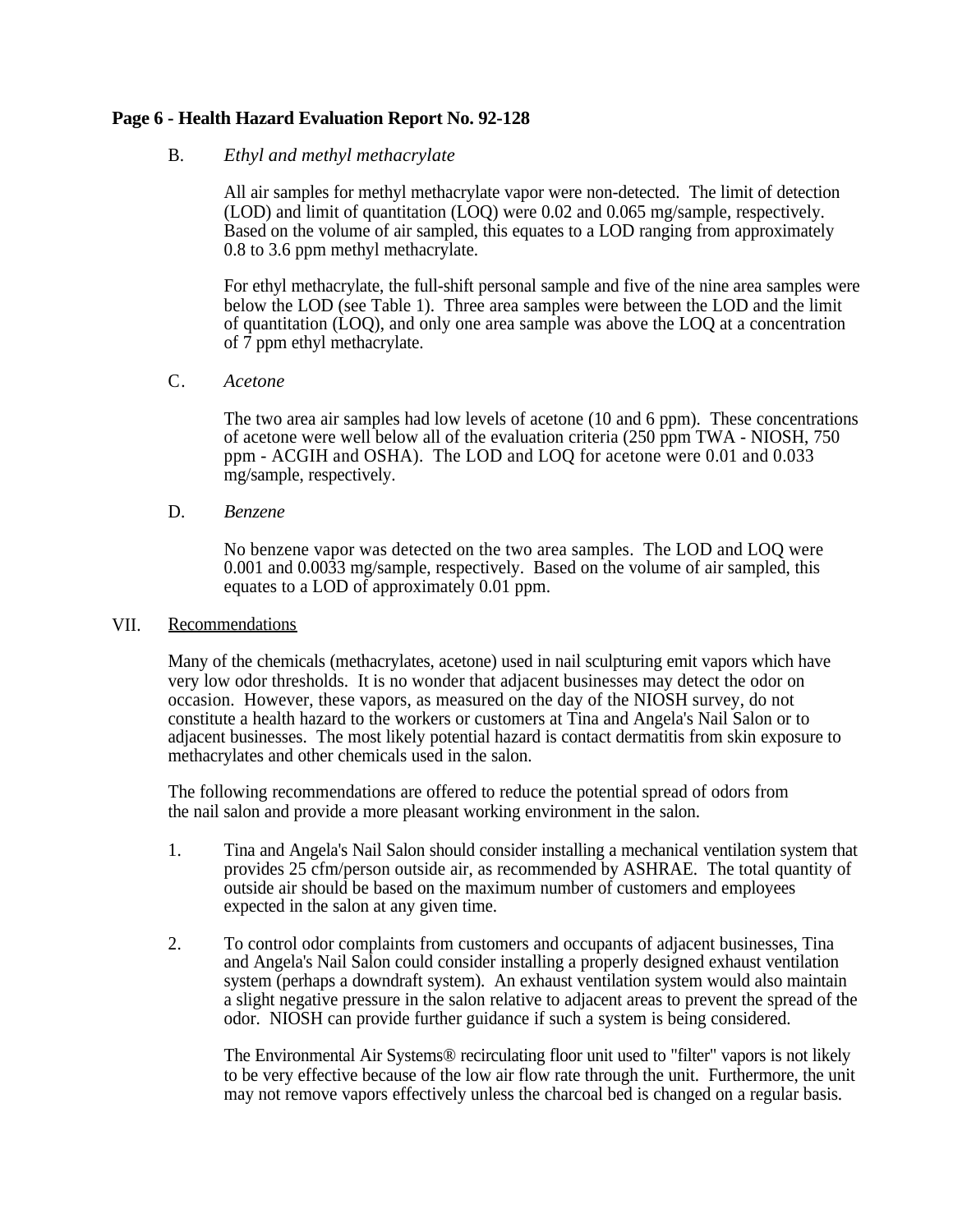# **Page 7 - Health Hazard Evaluation Report No. 92-128**

- 3. The walls (up to the roof) separating the nail salon from adjacent businesses should be inspected and any gaps should be repaired to reduce the migration of odors.
- 4. Eating and drinking in the nail salon should not be permitted since unintentional contact of methacrylate-containing nail liquids on the lips or face could cause allergic contact dermatitis. Smoking should not be permitted because many of the chemicals used in the nail salon are very flammable.

### VIII. References

- 1. NIOSH [1984]. NIOSH manual of analytical methods, 3rd ed. Cincinnati, OH: U.S. Department of Health and Human Services, Public Health Service, Centers for Disease Control, National Institute for Occupational Safety and Health, Division of Physical Sciences and Engineering. DHHS (NIOSH) Pub. 84-100.
- 2. NIOSH [1992]. NIOSH Recommendations for occupational safety and health, compendium of policy documents and statements. Cincinnati, OH: U.S. Department of Health and Human Services, Public Health Service, Centers for Disease Control, National Institute for Occupational Safety and Health, Division of Standards Development and Technology Transfer. DHHS (NIOSH) Publication No. 92-100.
- 3. Code of Federal Regulations [1989]. Air contaminants--permissible exposure limits. 29 CFR 1910.1000. Washington, DC: U.S. Government Printing Office, Federal Register.
- 4. ACGIH [1991]. Threshold limit values and biological exposure indices for 1991-1992. Cincinnati, OH: American Conference of Governmental Industrial Hygienists.
- 5. U.S. District Court [1974]. U.S. vs. C.E.B. Products, Inc. 380 Federal Suppl. 664 (N.D. III).
- 6. Rycroft, RJ [1977]. Contact dermatitis from acrylic compounds. Br J Derm, 96:685- 687.
- 7. Marks, JG, Bishop ME, Willis WF [1979]. Allergic Contact Dermatitis to Sculptured Nails. Arch Dermatol. 115:100.
- 8. Malbach h, Hjorth N, Fregert S, et al [1976]. Butyl methacrylate monomer and ethyl methacrylate monomer-- frequency of reaction. Contact Dermatitis. 4:60.
- 9. Hiiakka D, Samimi B [1987]. Exposure to acrylic fingernail sculptors to organic vapors and methacrylate dusts. Am Ind Hyg Assoc J. 48(3):230-237.
- 10. Fisher AA [1980]. Cross reactions between methyl methacrylate monomers and acrylic monomers presently used in acrylic nail preparations. Contact Dermatitis. 6:345-347
- 11. ACGIH [1986]. Documentation of the threshold limit values and biological exposure indices, 5th ed. (with updates). Cincinnati, OH: American Conference of Governmental Industrial Hygienists.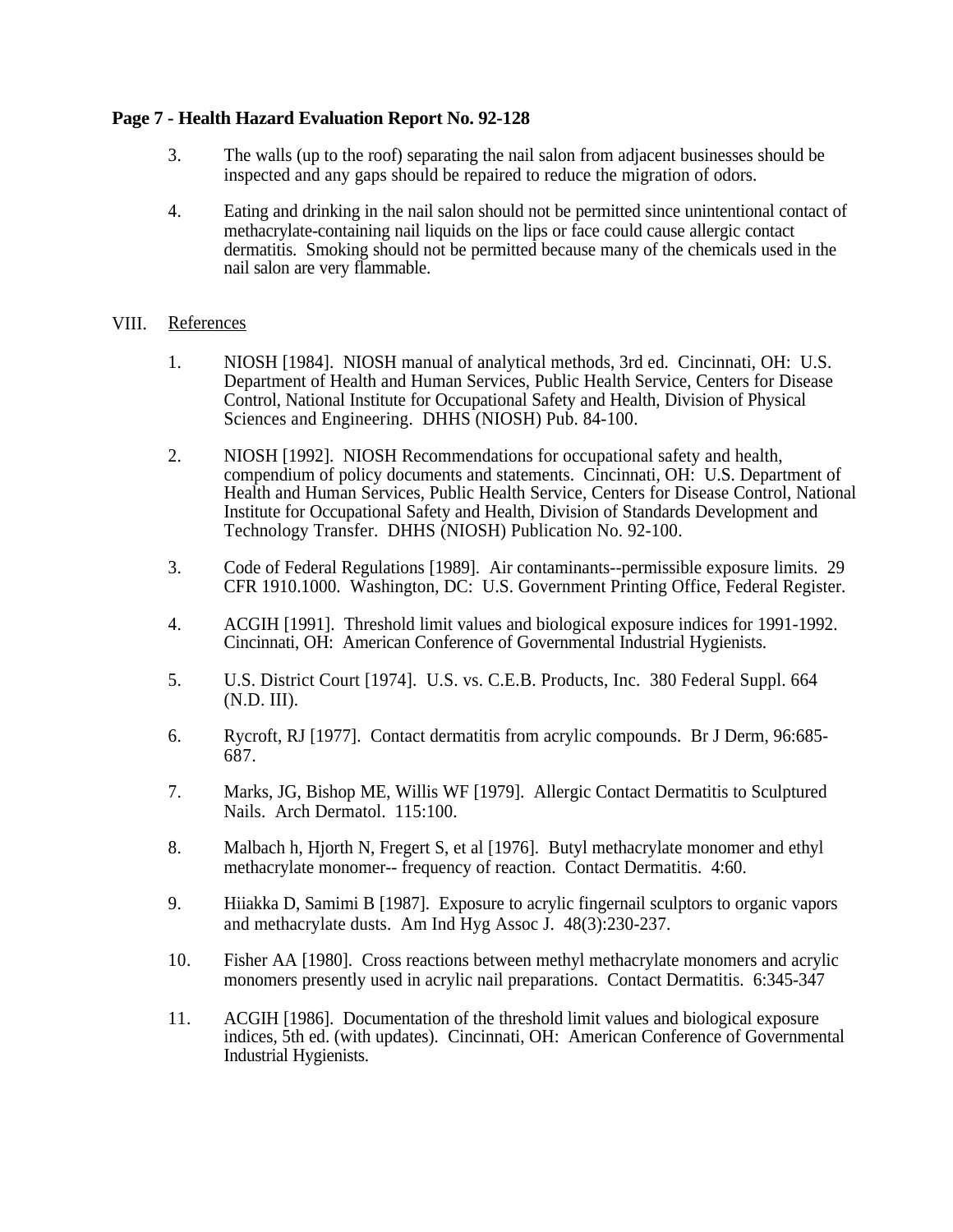### **Page 8 - Health Hazard Evaluation Report No. 92-128**

- 12. NIOSH/OSHA [1988]. NIOSH/OSHA occupational health guidelines for chemical hazards. Cincinnati, OH: U.S. Department of Health and Human Service, Public Health Service, Centers for Disease Control, National Institute for Occupational Safety and Health and the U.S. Department of Labor, Occupational Safety and Health Administration. DHHS (NIOSH) Publication No. 81-123
- 13. Oberly R, Tansy MF [1985]. LC50 values for rates acutely exposed to vapors of acrylic and methacrylic acid esters. Journal of Toxicology and Environmental Health. 16(6):811- 822.
- 14. Clayton GD, Clayton FE [1981]. Patty's industrial hygiene and toxicology, Volume 2A (Toxicology), 3rd revised ed. New York: John Wiley & Sons.
- 15. Plog BA (ed.) [1988]. Fundamentals of industrial hygiene. Chicago, IL: National Safety Council.
- 16. NIOSH [1978]. A recommended standard for occupational exposure to ketones. Cincinnati, OH: U.S. Department of Health, Education, and Welfare, Public Health Service, Center for Disease Control, National Institute for Occupational Safety and Health. DHEW (NIOSH) Publication 78-173.
- 17. ATSDR [1989]. Toxicological profile for benzene. Atlanta, GA: U.S. Department of Health and Human Services, Public Health Service, Agency for Toxic Substances and Disease Registry. DHHS (ATSDR) Publication No. TP-88/03.
- 18. ASHRAE [1989]. Ventilation for acceptable indoor air quality. Atlanta, GA: American Society of Heating, Refrigerating, and Air-Conditioning Engineers, Inc. ANSI/ASHRAE Standard 62-1989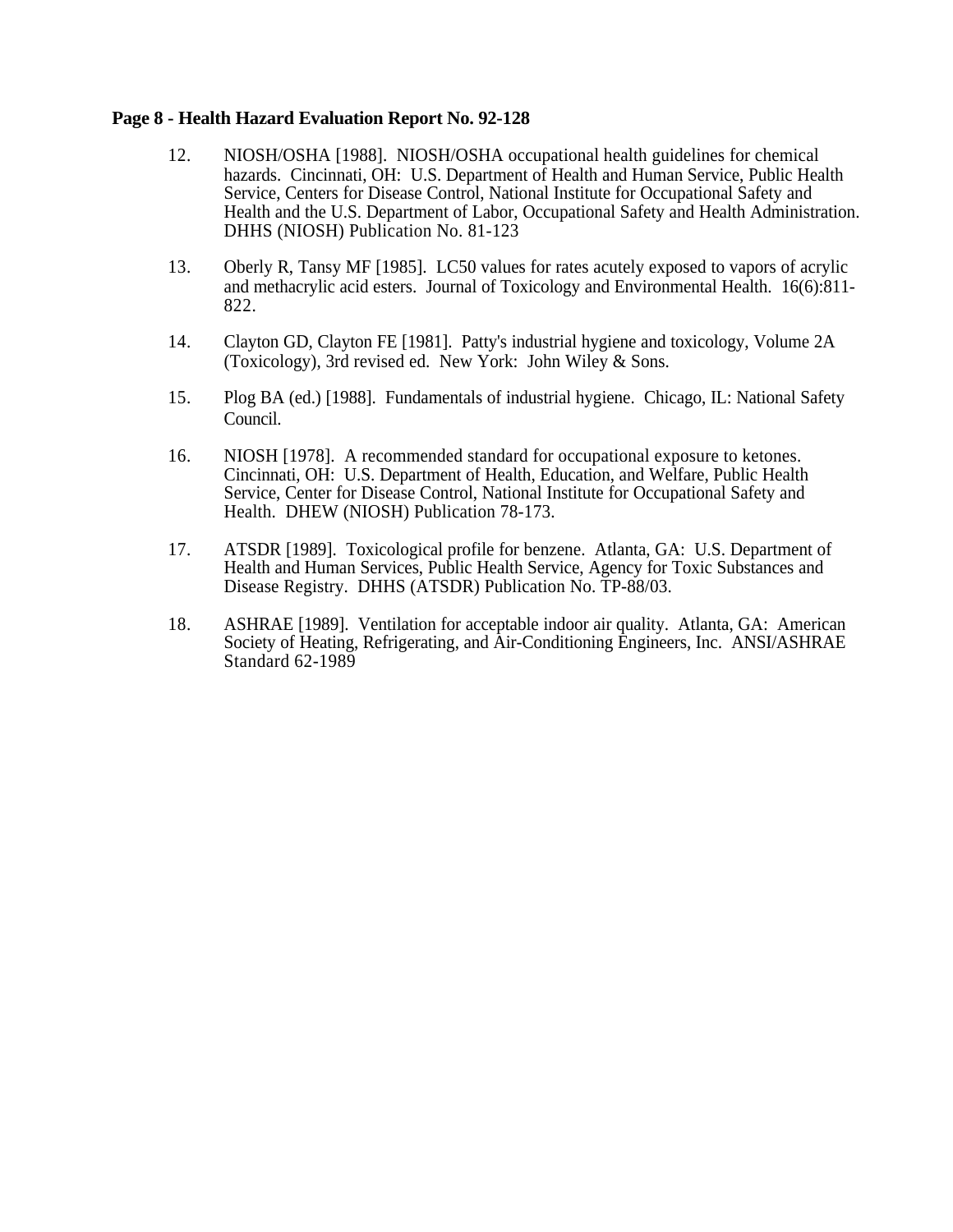# **Page 9 - Health Hazard Evaluation Report No. 92-128**

## IX. AUTHORSHIP and ACKNOWLEDGEMENTS

| Report Prepared by: | John Decker, M.S.<br><b>Industrial Hygienist</b><br><b>Atlanta Regional Office</b>                                                                                          |
|---------------------|-----------------------------------------------------------------------------------------------------------------------------------------------------------------------------|
| Originating Office: | Hazard Evaluations and Technical<br>Assistance Branch<br>Division of Surveillance, Hazard<br><b>Evaluations and Field Studies</b><br>Cincinnati, Ohio                       |
| Field Assistance:   | Amy Beasley<br><b>Chemical Engineer</b><br>Division of Physical Sciences<br>and Engineering<br>National Institute for Occupational<br>Safety and Health<br>Cincinnati, Ohio |

# X. DISTRIBUTION AND AVAILABILITY OF REPORT

Copies of this report may be freely reproduced and are not copyrighted. Single copies of this report will be available for a period of 90 days after the date of this report from the NIOSH Publications Office, 4676 Columbia Parkway, Cincinnati, OH 45226. To expedite your request, include a self-addressed mailing label along with your written request. After this time, copies may be purchased from the National Technical Information Service (NTIS), 5285 Port Royal Road, Springfield, VA 22161. Information regarding the NTIS stock number may be obtained from the NIOSH Publications Office at the Cincinnati address.

Copies of this report have been sent to:

- 1. Tina and Angela's Nail Salon
- 2. Springdale Health Department
- 3. Occupational Safety and Health Administration, Region V
- 4. NIOSH Region IV

For the purpose of informing affected employees, copies of this report shall be posted by the employer in a prominent place accessible to the employees for a period of 30 calendar days.